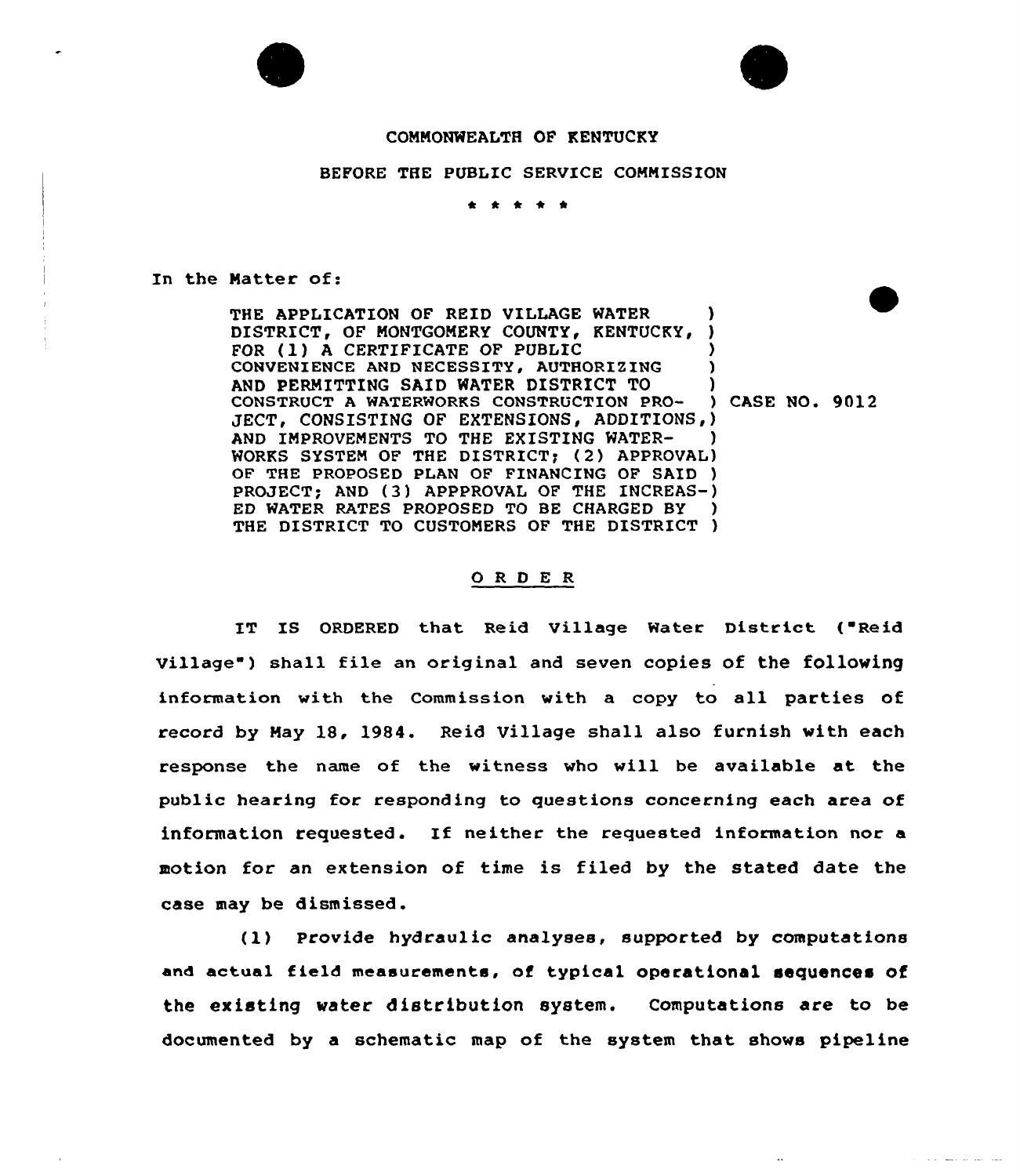sizes, lengths, connections, pumps, water storage tanks, and sea level elevations of key points, as well as allocations of actual customer demands. Flows used in the analyses shall be identified as to whether they are based on average instantaneous flows, peak instantaneous flows, or any combination or variation thereof. The flows used in the analyses shall be documented by actual field measurements and customer use records. Justify fully any assumptions used in the analyses.

(2) Provide a summary of any operational deficiencies of the existing water system that are indicated by the hydraulic analyses or that are known from experience.

(3) Provide hydraulic analyses, supported by computations and field measurements, demonstrating the appropriateness of the engineering design of the proposed construction of additions and extensions. Justify fully any assumptions used in the analyses.

(4) provide a pressure recording chart showing the actual 24-hour continuously measured pressure available near the connection point of Reid Village's existing waterline on Fogg Pike to Nt. Sterling's water system. Identify the 24-hour period recorded, the exact location of the pressure recorder and the sea level elevation of the recorder.

<5) provide a pressure recording chart showing the actual 24-hour continuously measured pressure available near the connection paint of Reid Village's existing waterline on U.S. 60 ta Nt. Sterling' water system. Identify the 24-hour period recorded, the exact location of the pressure recorder and the sea level elevation of the recorder.

 $-2-$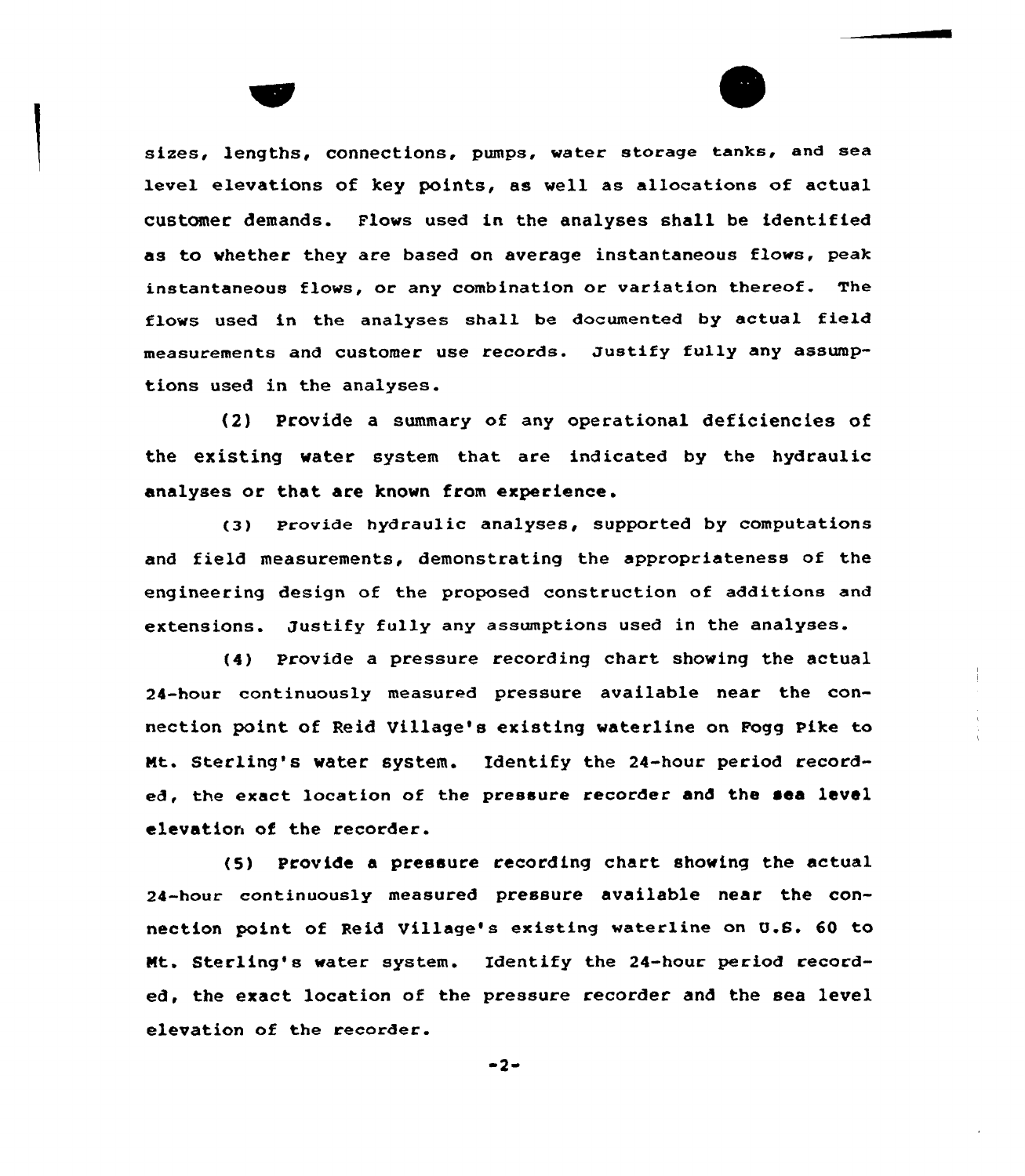(6) Provide a pressure recording chart showing the actual 24-hour continuously measuced pcessuce available on Reid Village's existing waterline on U.S. 60 at the proposed connection point of the waterline to serve the Sewell Shop area. Identify the 24-hour period recorded, the exact location of the pressure recorder and the sea level elevation of the recorder.

(7) Provide a pressure recording chart showing the actual 24-hour continuously measured pressure available on Reid Village's existing waterline on U.S. 60 near the connection point of the proposed waterline to serve the Green Acres area. Identify the 24-hour period recorded, the exact location of the pressure recorder and the sea level elevation of the recorder.

(8) Provide pressure recording charts showing the actual 24-hour continuously measured pressure available on the existing waterlines on Fogg Pike and Prewitt Pike in the vicinity of the proposed tank location. Identify the 24-hour period recorded, the exact location of the pressure recorders and the sea level elevation of the recorders. Also provide flow test data for any fire hydrants in the vicinity of the proposed tank location on Fogg Pike and Prewitt Pike. Plow test information should include static pressure prior to flowing hydrant, actual flow measured, and residual pressure during flow.

(9) Provide narrative description of the proposed daily operational sequences of the water system. Documentation should include the methods and mechanisms proposed to provide positive

 $-3-$